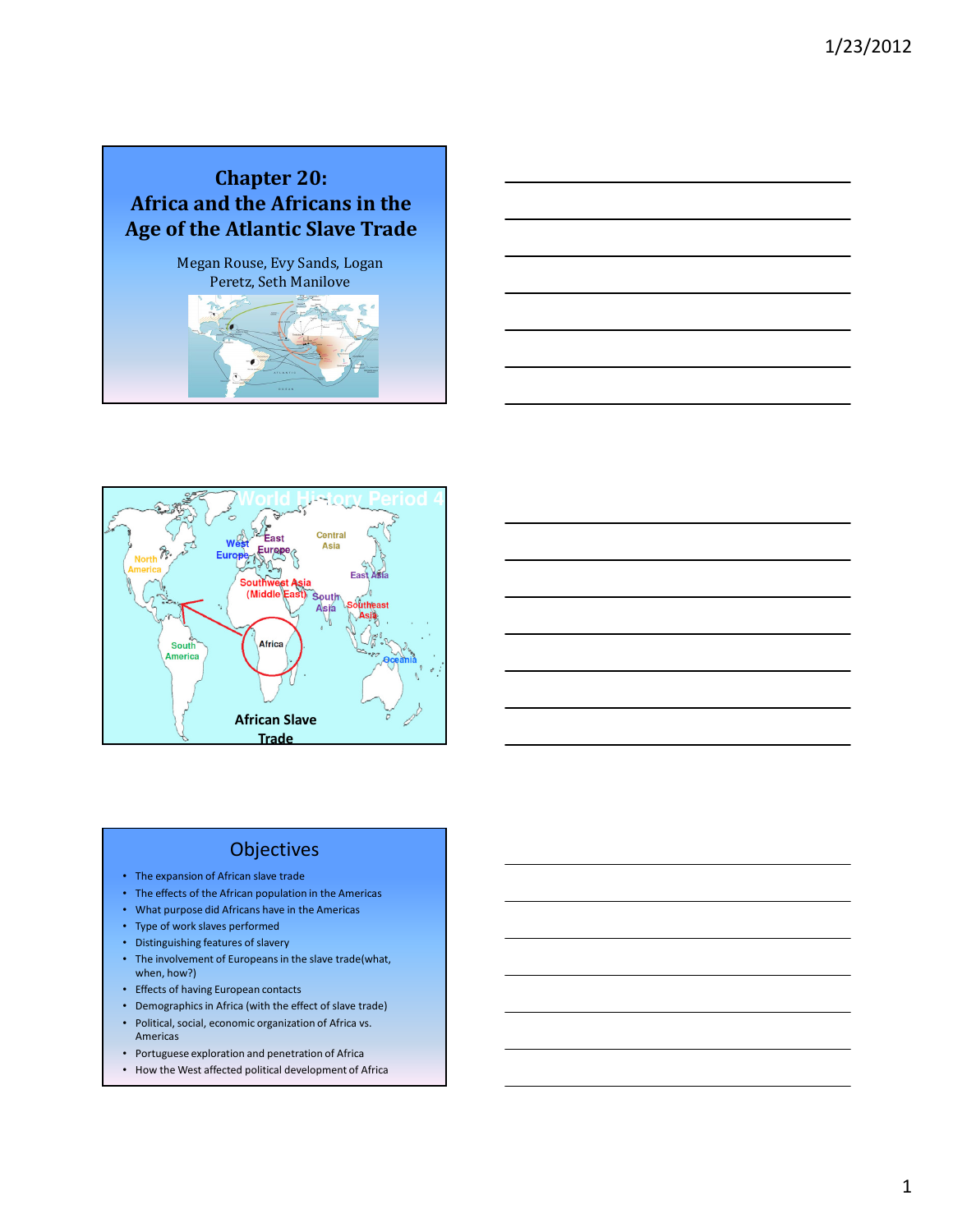# Vocabulary

- Royal African Company
- Indies piece
- Triangular Trade
- Middle Passage



## SOCIAL

#### • Slaves

- 1. High mortality and low birth rate
- 2. Shipped across the Atlantic Ocean
- 3. At the bottom of the social pyramid Hierarchy based on
	-
	- region of origin and color
- 4. Responsible for labor intensive jobs
- 5. Women and children enslaved for domestic labor(Africa and Americas)

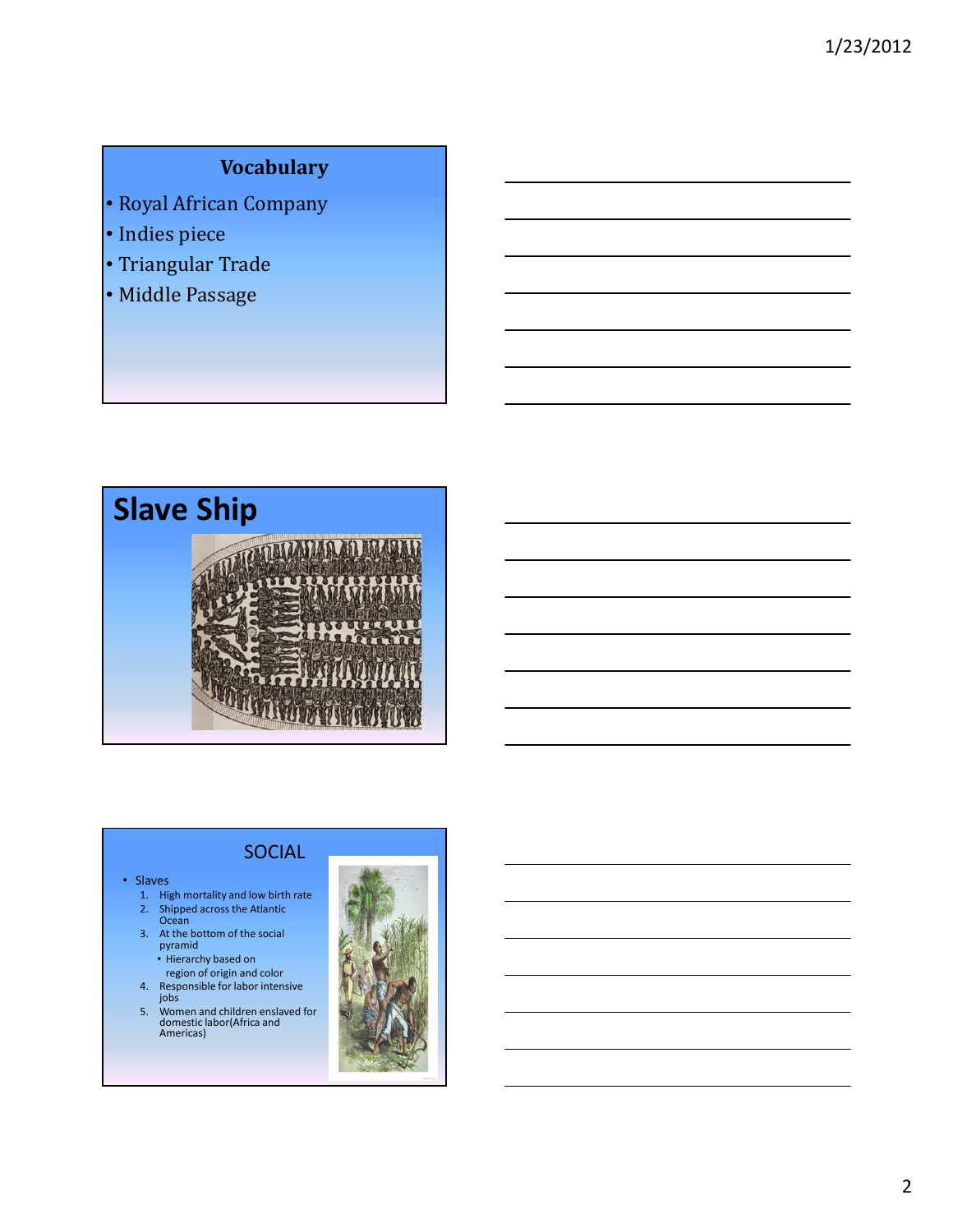## SOCIAL Continued…

#### 6. Demographics

-African population cut by 50%

-Larger population of women

-New crops brought to Africa caused the population to rise



#### POLITICAL

1. Demand for slaves

Portuguese established colonies to foster slaves them trading with/penetrating the interior Political expansion

2. Unstable states in Central and South America

3. Royal African Company



### Political Cont…

- 4. Well established pattern of slavery (prior to the arrival of Europeans in Africa in the 16<sup>th</sup> century)
- 5. Unification of people in America (unlike Africa)
- 6. West hindered political development in Africa -took too many people from the country

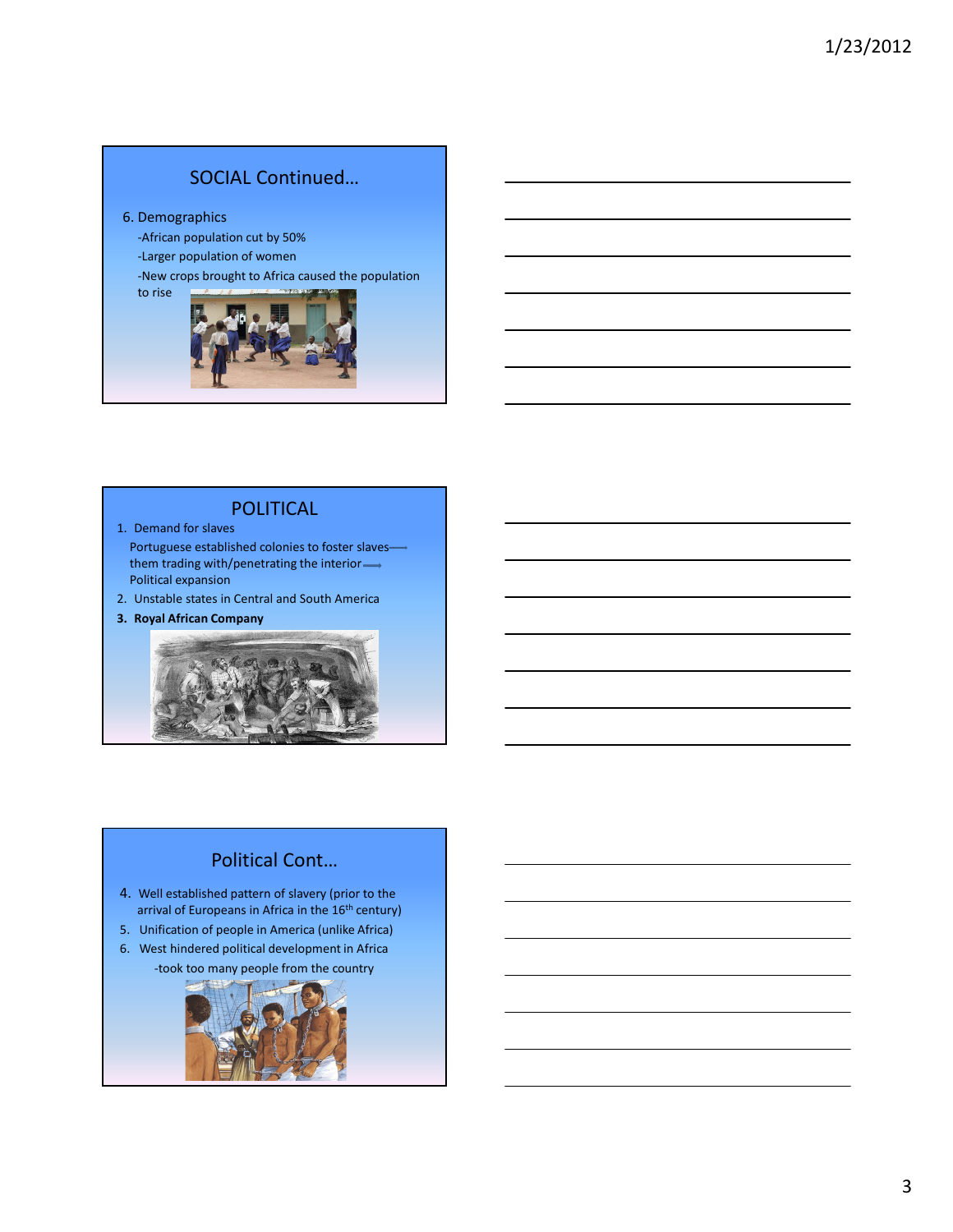## Interaction

- 1. Middle Passage
- 2. Atlantic ocean
- 3. Triangular Trade
- Africa → Americas Burope 4. Colombian Exchange
- -Diseases, foods (yams), Africans, music (goods more valuable than people
- 5. Slave trade ended
- -result of economic, political, and religious changes
- 6. Enlightenment led to people seeing religion as immoral



### **CULTURE**

- 1. Maintaining tradition
- 2. Interference prevents African unity
- 3. Religion
	- Christianity+ Native African Religion (syncretism)
	- Voodoo
	- Rastafarians
	- Polytheistic



### ECONOMIC

- 1. Indies Piece
- 2. Slavery led to:
	- Emerging Atlantic Capitalism
	- Making Africans dependant on European trade
- 3. Slaves worked on sugar plantations

#### – labor intensive